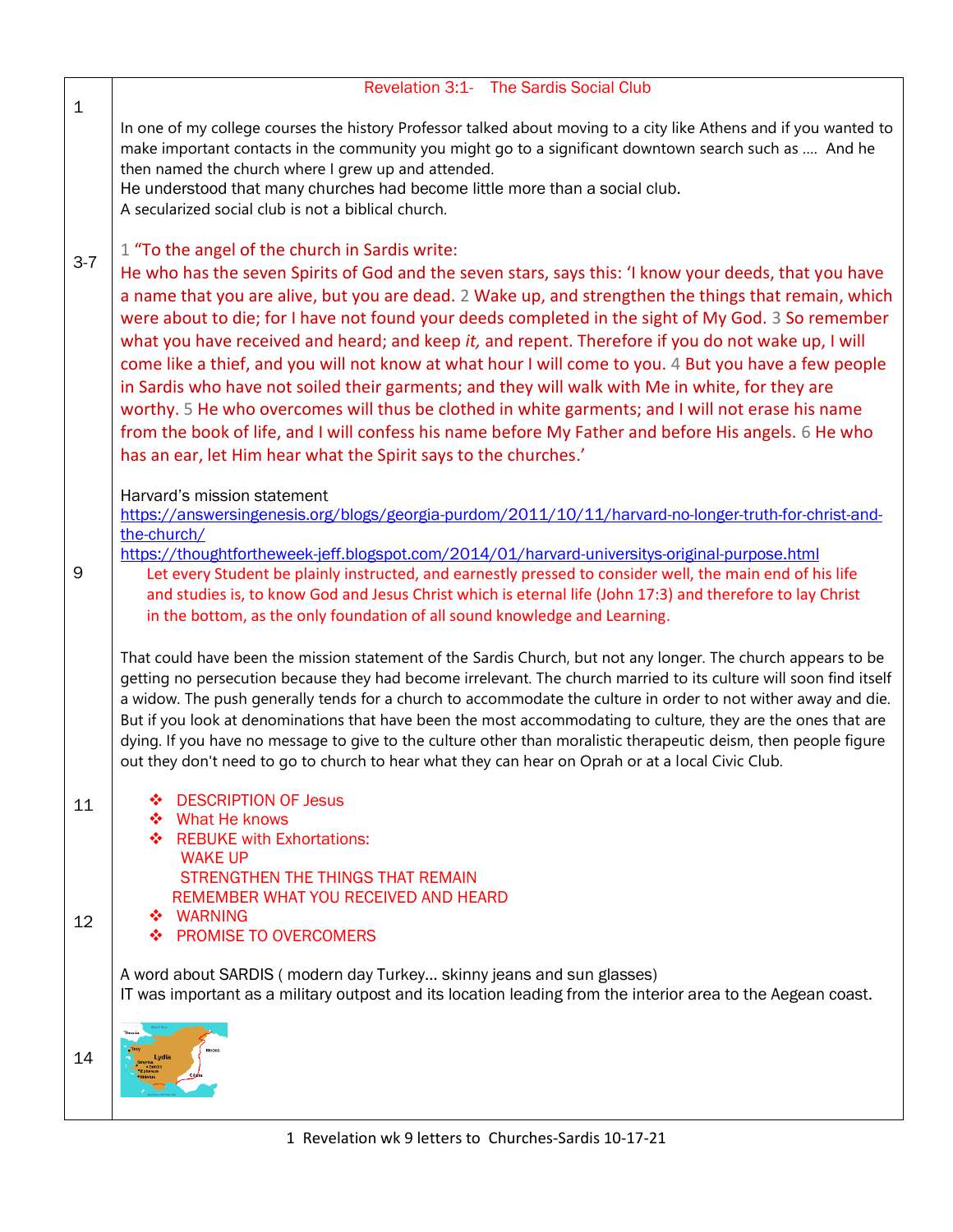|          | It was the place where they first learned how to separate gold from silver, thus coming up with a purity of<br>each metal that was new. The phrase "rich as Croesus" was born because he was king of that area at the<br>time. Sardis is where modern currency was invented. It was a very rich city, but because of an earthquake<br>in 17 AD, it had declined by the time the book of Revelation was written. Though they could take pride in<br>their glorious past, now they were dead.                                                                                                                                                                                                                                                                                                                                                                                                                       |
|----------|-------------------------------------------------------------------------------------------------------------------------------------------------------------------------------------------------------------------------------------------------------------------------------------------------------------------------------------------------------------------------------------------------------------------------------------------------------------------------------------------------------------------------------------------------------------------------------------------------------------------------------------------------------------------------------------------------------------------------------------------------------------------------------------------------------------------------------------------------------------------------------------------------------------------|
| 16       | <b>DESCRIPTION OF Jesus</b><br>He who has the seven Spirits of God and the seven stars<br>The 'seven spirits' is Revelation language for 'fullness of the Spirit'.<br>Here in this opening to the church of Sardis Jesus holds forth the possibility of revival for the believers.<br>They need revival because of 'what He knows'.                                                                                                                                                                                                                                                                                                                                                                                                                                                                                                                                                                               |
| 18       | What He knows<br>"You have a name that you are alive, but you are dead"<br>The Christians in Sardis could star in the hit series "The Walking Dead". They were spiritual zombies.<br>They may have had a glorious past, but now they are dead.<br>"Their worship center was a mortuary, not a sanctuary." (Jeff Hamm)                                                                                                                                                                                                                                                                                                                                                                                                                                                                                                                                                                                             |
|          | That is a very direct statement coming from the Lord. Jesus isn't beating around the bush. TOO MUCH IS AT<br>STAKE.<br>Do we recognize that? I don't think so.<br>Our tendency is to think, "I'll get things sorted out when I'm older, when I get married, when we have kids,<br>when the kids are grown, when we have grandkids, before I die." OOPS, TOO LATE.<br>We don't know when our soul will be required to give an account.                                                                                                                                                                                                                                                                                                                                                                                                                                                                             |
|          | Jesus can get away with it, but often people don't like it when the God ordained leaders in a church are that<br>direct.                                                                                                                                                                                                                                                                                                                                                                                                                                                                                                                                                                                                                                                                                                                                                                                          |
| 20<br>21 | <b>REBUKE with EXHORTATIONS:</b><br>Responses to this sort of rebuke:<br>Listen and respond by doing what is said - the movement of faith<br>ä,<br>Listen without responding - "ear service" but no heart movement<br>$\overline{\phantom{a}}$<br>Don't listen - no change - obstinate disobedience that usually won't end well<br>ä,<br>Leave before the rebuke comes - escape and blame                                                                                                                                                                                                                                                                                                                                                                                                                                                                                                                         |
| 23       | <b>WAKE UP</b><br>Keep your eyes and ears open for a critical enjoyment of culture with an appropriate wariness                                                                                                                                                                                                                                                                                                                                                                                                                                                                                                                                                                                                                                                                                                                                                                                                   |
|          | VoV - "Fall not asleep on Delilah's lap"<br>Don't be naïve about the end game of a godless worldview. Not everyone knows or is pushing the secular<br>end of an agenda, but someone is. Satan is a liar and the father of lies; he prowls about like a roaring lion<br>seeking whom he can devour.<br>Typically, the lion devours those who are weak and isolated from the herd.<br>Are you going to be on the devil's menu? The baby gazelle can't help being weak, but we can. We have<br>been given the means of grace to that we might grow strong in faith. Even when we fail and don't avail<br>ourselves of what God has for us, we still have access to the throne of grace.<br>The simple prayer, "God help" is the movement of faith in the right direction. We ignore it at our own peril.<br>There are few things that Satan loves more than a Christian who isolates him or herself from the body of |
|          | Christ. That is a self-inflicted wound, an unforced error. It is small steps in the wrong direction.<br>You may think it is no big deal, but Jesus says, "WAKE UP".                                                                                                                                                                                                                                                                                                                                                                                                                                                                                                                                                                                                                                                                                                                                               |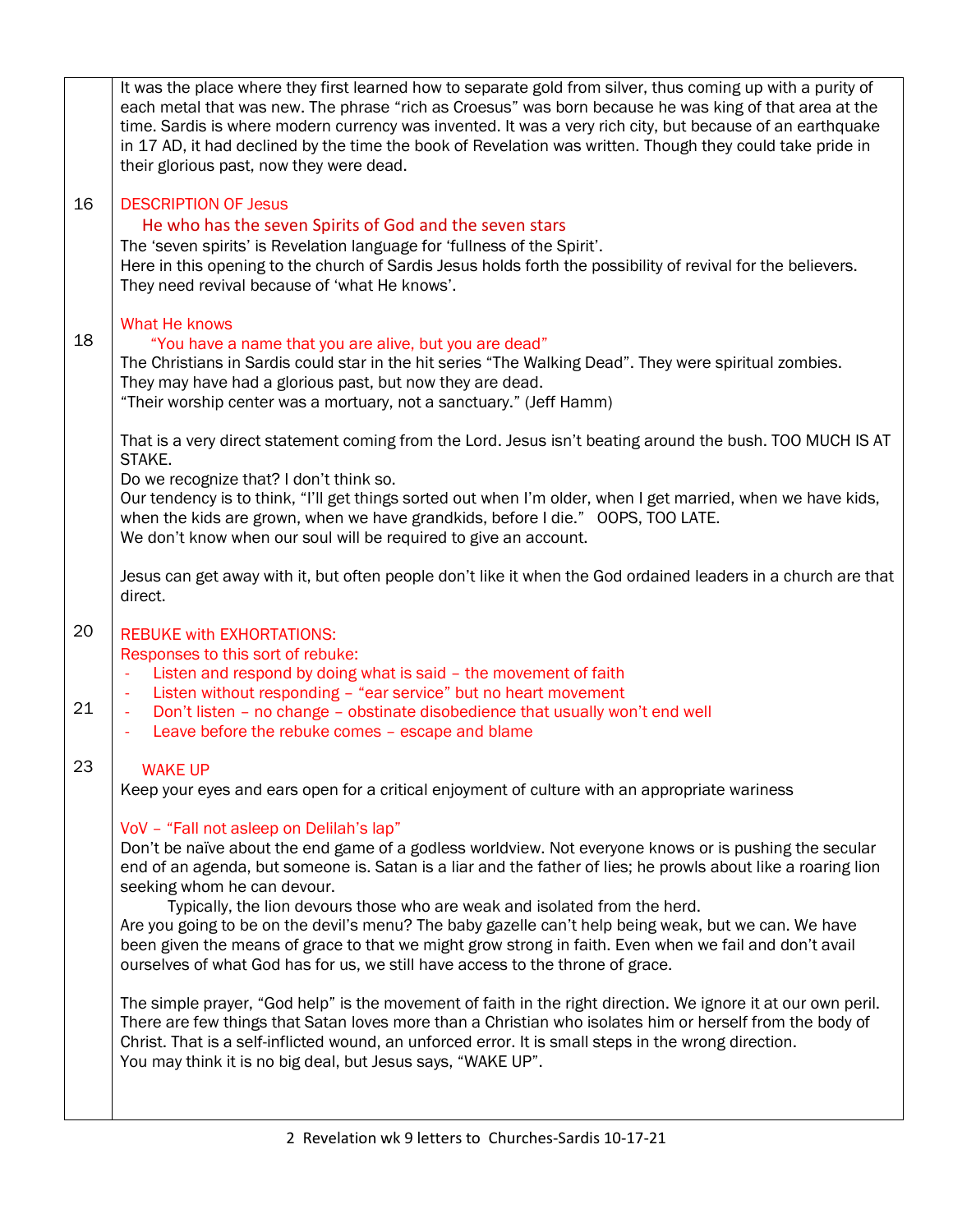|    | The book of Revelation is about a HOPE UNVEILED. The Hope is needed because a grand conspiracy is also<br>unveiled. The dragon, the beast, Satan, and Babylon have designs on taking down Christ and His people.     |
|----|----------------------------------------------------------------------------------------------------------------------------------------------------------------------------------------------------------------------|
|    | They are playing for blood; they are playing for keeps.                                                                                                                                                              |
|    | EX: Passion of the Christ - Satan in the crowd as Christ is being scourged<br>"It's Friday, but Sunday's Coming"                                                                                                     |
|    |                                                                                                                                                                                                                      |
|    | They thought they won when the Lamb was slain, but they didn't know that Jesus was also playing for<br>keeps.                                                                                                        |
| 25 | <b>v.2 STRENGTHEN THE THINGS THAT REMAIN</b>                                                                                                                                                                         |
|    | Despite the dire diagnosis from Jesus, there is HOPE. They can still reverse the direction of their spiritual<br>lives.                                                                                              |
|    | As Miracle Max in The Princess Bride says, "they are only mostly dead, and there is a big difference between<br>mostly dead and all dead!"                                                                           |
|    | Jesus gives a diagnosis and a REMEDY: Wake up, strengthen the things that remain                                                                                                                                     |
| 27 | We strengthen our hearts by grace. Heb 13:9<br>Do not be misled by varied and strange teachings; for it is good for the heart to be strengthened by grace,                                                           |
|    | not by foods, through which those who were so occupied were not benefited.                                                                                                                                           |
|    | "strengthen" is ACTIVE IMPERATIVE $2^{nd}$ P PI – "ya'll". It is a communal effort. Don't try this at home by                                                                                                        |
|    | yourself. We are not called to live the Christian life alone. ** COMMUNITY GROUP SURVEY**                                                                                                                            |
|    | "the things that are about to die" - not a cheerful word, but quite sobering.<br>Some things still remain in the church that is "dead" v. 1. If they are not strengthened, they will die as well.                    |
|    | EX: Have you been to great historic churches with beautiful buildings that are basically empty on                                                                                                                    |
|    | Sunday? The "Christian west" is littered with such buildings, many of which are now museums, and some                                                                                                                |
|    | have been converted to mosques. They didn't die overnight, they slowly gave way to the culture and forgot<br>where their strength came from - THE GOSPEL.                                                            |
|    | REMEMBER WHAT YOU RECEIVED AND HEARD                                                                                                                                                                                 |
| 29 | . 3 So remember what you have received and heard; and keep it, and repent. Therefore if you do not<br>wake up, I will come like a thief, and you will not know at what hour I will come to you.                      |
|    | WARNING v. 3 Sardis was a fortified city on a high hill; it was thought to be impregnable. But twice in                                                                                                              |
|    | history the city was assaulted by stealth at night, once by the Greeks, once by the Persians. There was a<br>lack of vigilance because the city was overconfident. They didn't learn from the first attack.          |
|    | IT CAN'T HAPPEN TO ME, TO MY MARRIAGE, MY FAMILY, MY CHURCH, MY NATION. REALLY? Those                                                                                                                                |
|    | are famous last words.                                                                                                                                                                                               |
|    | How does this happen to a church? Where is the point of no return?                                                                                                                                                   |
|    | We don't know the point of no return, but we do know that typically, it happens slowly because of a lack of                                                                                                          |
|    | vigilance, a failure to keep the Main thing the MAIN THING, and spiritual forgetfulness. The sobering thing is<br>that from an external perspective Sardis was asymptomatic. There was no evidence of Jezebel or the |
|    | Nicolaitans leading people astray. Even the 'soiled' garments weren't clearly defined as acts of immorality<br>or idolatry.                                                                                          |
| 31 | A lack of vigilance for the truth of God and the life of faith are AS DEADLY as outward heresy. In both                                                                                                              |
|    | instances the church ends up at odds with Christ.                                                                                                                                                                    |
|    | Argument from silence - no mention of trials and persecution.                                                                                                                                                        |
|    |                                                                                                                                                                                                                      |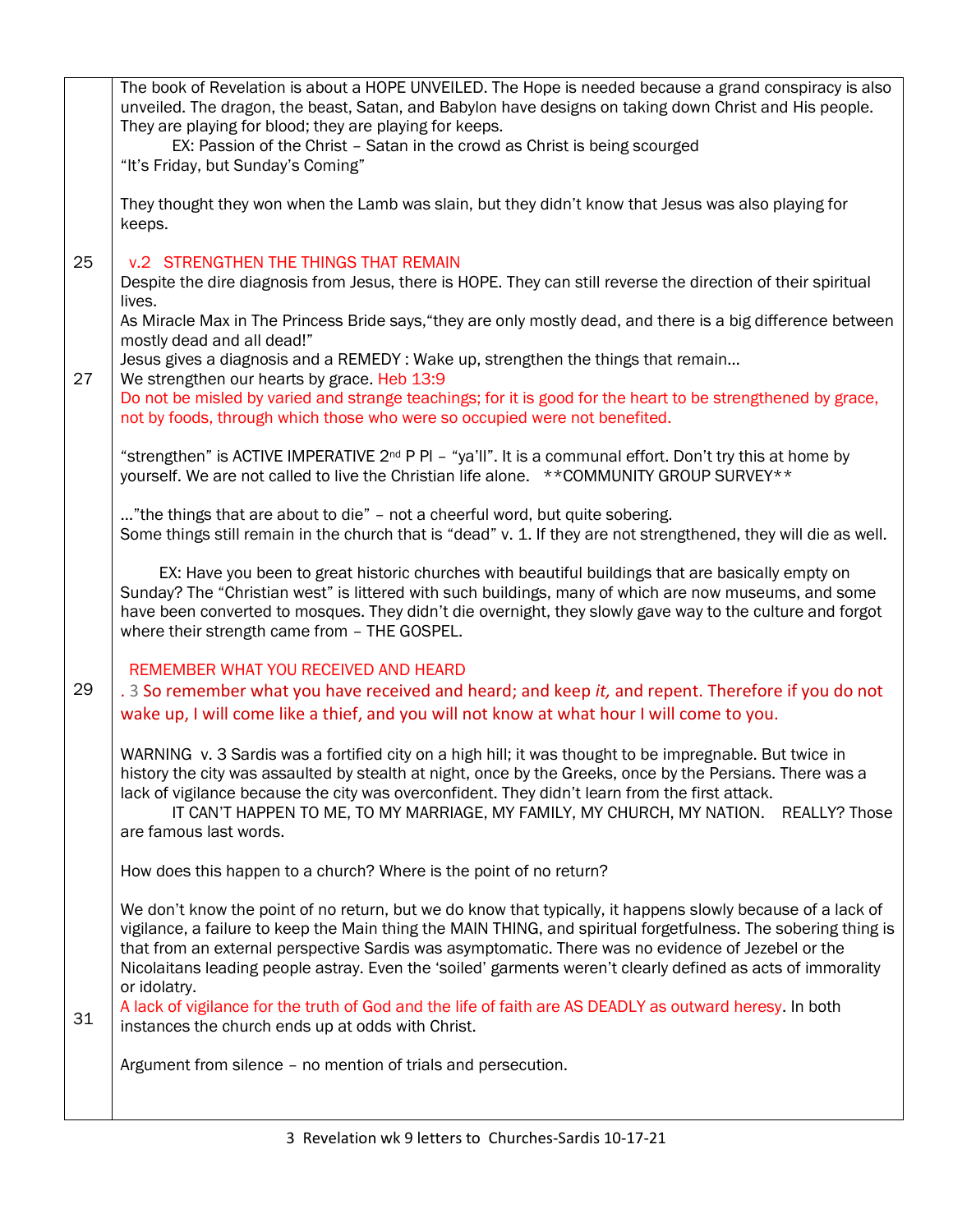|    | Is it because the church was not seen as a threat to the status quo of the culture? They left no impact. They<br>had no voice that rose against the issues of the day. They weren't worth persecuting; there was no need for<br>it. The Sardis church was a spiritual gelding.                                                                                                                                                                                                                                                                                                                                                                                                                                                                              |
|----|-------------------------------------------------------------------------------------------------------------------------------------------------------------------------------------------------------------------------------------------------------------------------------------------------------------------------------------------------------------------------------------------------------------------------------------------------------------------------------------------------------------------------------------------------------------------------------------------------------------------------------------------------------------------------------------------------------------------------------------------------------------|
|    | EX: the example of Harvard, Yale, Dartmouth, etc<br>EX: Mohler 10-11-21 religious 'nones' Show the slow decline in America. Like the church of Sardis, it is<br>easier to accommodate culture than to stand out with a clear profession backed by action.                                                                                                                                                                                                                                                                                                                                                                                                                                                                                                   |
|    | USA Today. This headline is this, "Millions Giving Up Organized Religion." The subhead, "America's<br>fast-growing movement, the Nones"--N-O-N-E-S--"as in no religious affiliation.<br>Linda Mercadante, identified as a retired theology professor at the Methodist Theological School in<br>Ohio, spoke of spirituality as the new mandate, "America has a long religious heritage so won't be<br>thrown out soon. Instead, it will be replaced by a more vague spirituality." She went on to say, "A lot<br>of people won't say the word God because that's not popular, but they will say universe."  The most<br>important sentence in the entire article is this, "It's more socially acceptable today to identify as a<br>none, sociologists note." |
|    | There is less pushback, fewer awkward stares or raised eyebrows when we say, "no religious affiliation."<br>If a cultural Christian is inclined to not identify with Christ, then this letter to Sardis indicates that Christ will<br>not identify with him/her. (Matt 10:32-33)                                                                                                                                                                                                                                                                                                                                                                                                                                                                            |
|    | THIS WARNING TO SARDIS WAS AN ACT OF KINDNESS FROM Christ. He was giving them time to repent and<br>turn things around. There was still room for HOPE for those who have ears to hear.                                                                                                                                                                                                                                                                                                                                                                                                                                                                                                                                                                      |
|    | <b>GOOD NEWS FROM SARDIS</b><br>Church history records the life and work of Melito, the Bishop of Sardis following the time of this letter. In<br>the latter part of the 2 <sup>nd</sup> century, he pastored the church of Sardis for about 50 years. It would appear they<br>did wake up and strengthen the things that remained.                                                                                                                                                                                                                                                                                                                                                                                                                         |
| 33 | PROMISE TO OVERCOMERS v 4ff<br>There are some in Sardis who remain in unsoiled garments. The contrast is between the soiled garments of<br>the majority and the white garments of the faithful. It is difficult to remain unstained by the world if you are<br>not AWAKE and vigilant. The message, seduction, and pressure from the world just keeps coming. It<br>doesn't stop. If it's not the world from without, then we must deal with our own hearts from within.<br>Prov 4:23 Guard your heart with all diligence, for from it flow the springs of life.                                                                                                                                                                                            |
| 35 | v. 5 He who overcomes will thus be clothed in white garments; and I will not erase his name from the<br>book of life, and I will confess his name before My Father and before His angels.                                                                                                                                                                                                                                                                                                                                                                                                                                                                                                                                                                   |
|    | The book of life is contrasted with the book of citizens maintained by Roman cities.<br>This verse has caused some debates about names being erased from the book of life. If this were the only<br>text that spoke about assurance and perseverance and the saving power of God, then one might be led to<br>think you can lose salvation. But the rest of scripture teaches otherwise.<br>"All that the Father gives to the Son will be saved." John 6                                                                                                                                                                                                                                                                                                    |
|    | The 'book of life' is a repeated theme in Revelation, as is perseverance, holding fast, and overcoming.<br>One way to look at this 'name in the book' issue is like this:<br>There are names that are NEVER in the book.<br>There are names that are there but are later erased.<br>There are names that are there and stay there.                                                                                                                                                                                                                                                                                                                                                                                                                          |
|    | The middle option would be those who Jesus refers to as the ones in soiled garments, who are in the<br>church by are the walking dead. They have done what was needed to be put on the roll of the church, but                                                                                                                                                                                                                                                                                                                                                                                                                                                                                                                                              |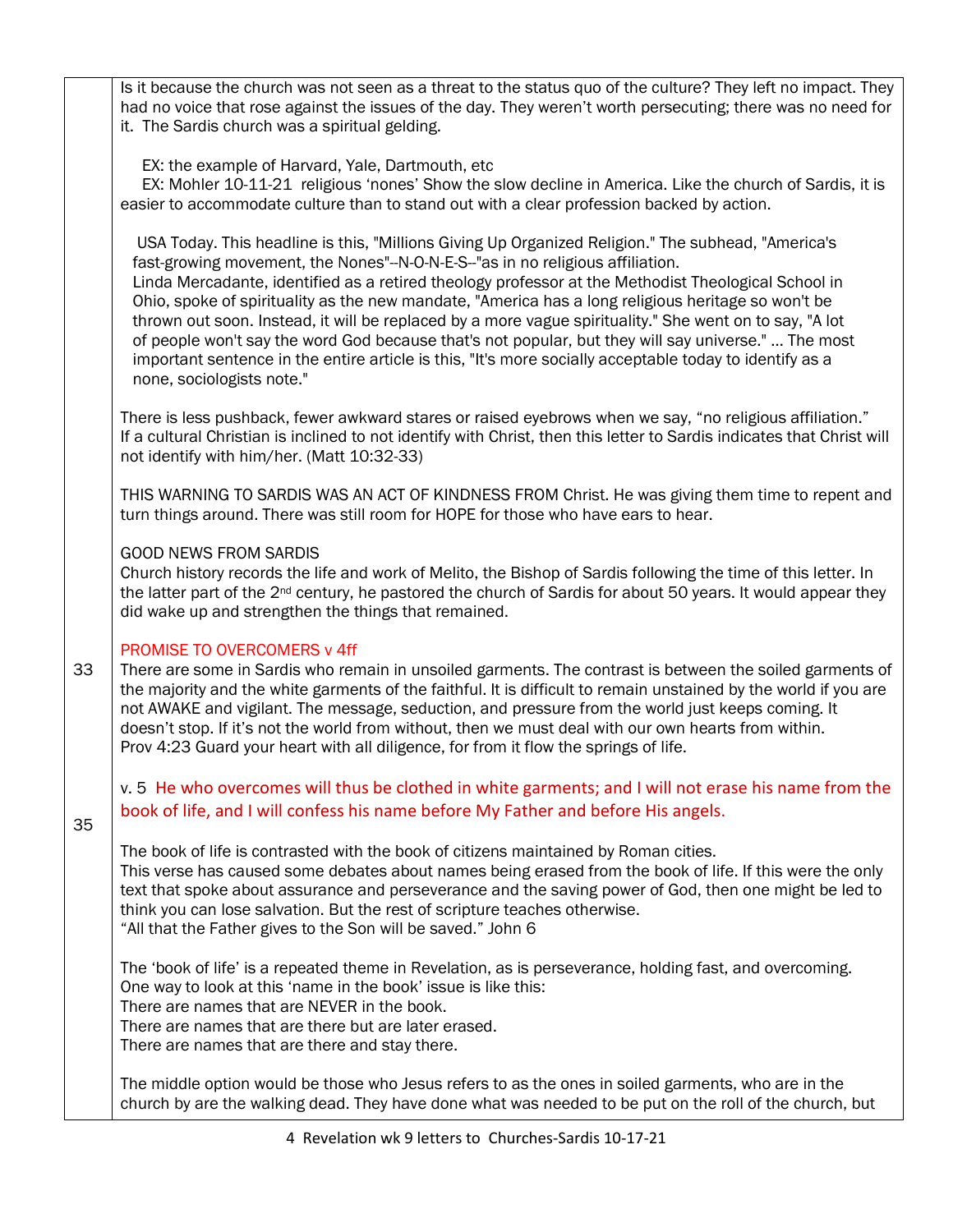|    | there was never any true knowledge of Christ. Their lives indicate that they are taking the "name of the<br>Lord in vain." They have some sort of profession, but they are dead or are about to die. The warning is given<br>as a motivation to see to it that our names are NOT erased from the book of life. |
|----|----------------------------------------------------------------------------------------------------------------------------------------------------------------------------------------------------------------------------------------------------------------------------------------------------------------|
| 37 | Jesus knows those who are his, whom the Father has given Him, and He will confess their names before<br>the Father and the angels. Our faith is meant to be ALIVE and to be lived out in our daily lives - at home,<br>work, play, etc. We have been given a light and we must not hide it under a bushel - NO |
|    | DO YOU WANT TO BE AN OVERCOMER?<br>Jesus tells us how:<br>Strengthen what remains and remember what you have received.<br>Recognize, remember, and meditate on the Privileges that are our in Christ.                                                                                                          |
|    | VOV Privileges-READ RESPONSIVELY the words of the refrain " in Him"<br>How great are my privileges in Christ Jesus!<br>Without Him I stand far off, a stranger, an outcast;                                                                                                                                    |
| 39 | in Him I draw near and touch his kingly sceptre.                                                                                                                                                                                                                                                               |
|    | Without Him I dare not lift up my guilty eyes;<br>in Him I gaze upon my Father-God and Friend.                                                                                                                                                                                                                 |
| 40 | Without Him I hide my lips in trembling shame;<br>in Him I open my mouth in petition and praise.                                                                                                                                                                                                               |
|    | Without Him all is wrath and consuming fire;<br>in Him is all love, and the repose of my soul.                                                                                                                                                                                                                 |
| 41 | Without Him is gaping hell below me, and eternal anguish;<br>in Him its gates are barred to me by his precious blood.                                                                                                                                                                                          |
|    | Without Him all things external call for my condemnation;<br>in Him they minister to my comfort and are to be enjoyed with thanksgiving.                                                                                                                                                                       |
| 42 | <b>ALL TOGETHER:</b><br>Praise be to thee for grace,                                                                                                                                                                                                                                                           |
| 43 | and for the unspeakable gift of Jesus.                                                                                                                                                                                                                                                                         |
|    |                                                                                                                                                                                                                                                                                                                |
|    |                                                                                                                                                                                                                                                                                                                |
|    |                                                                                                                                                                                                                                                                                                                |
|    |                                                                                                                                                                                                                                                                                                                |
|    |                                                                                                                                                                                                                                                                                                                |
|    |                                                                                                                                                                                                                                                                                                                |
|    |                                                                                                                                                                                                                                                                                                                |
|    |                                                                                                                                                                                                                                                                                                                |
|    |                                                                                                                                                                                                                                                                                                                |